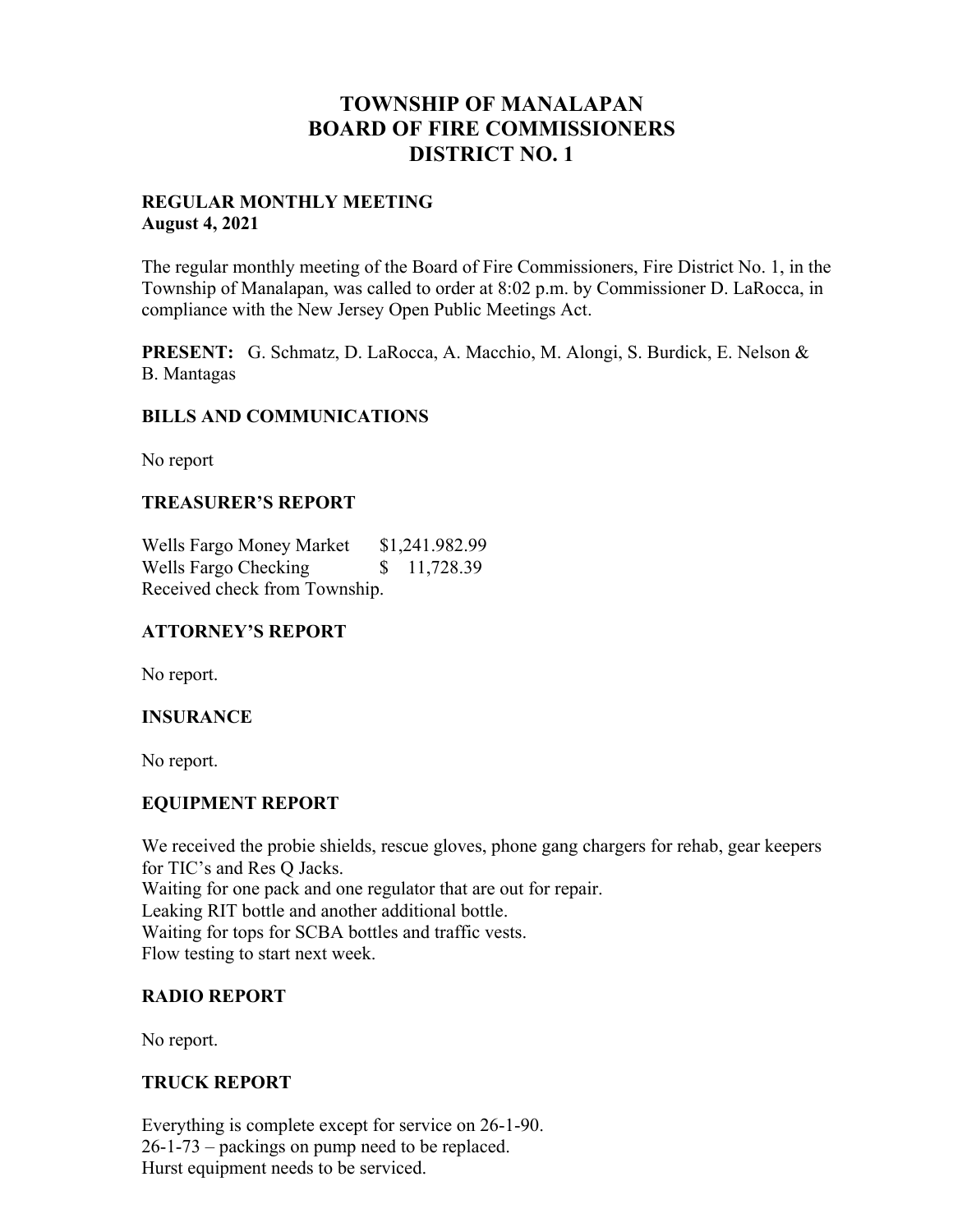#### **CHIEF'S REPORT**

42 calls for the month of July. Res Q Jack – equipment demonstration. Touchbook mounts are in and computers are programmed. Install tech to be scheduled.

## **MEMBERSHIP REPORT**

No report.

#### **ASSOCIATION REPORT**

Sprinkler line needs to be repaired behind pumps. A/C in kitchen has been repaired. DVR for security cameras should be here next week.

#### **TRUSTEES' REPORT**

No report.

#### **OLD BUSINESS**

See attached.

#### **NEW BUSINESS**

Commissioner Schmatz made a motion to pay all vouchers; this was seconded by Commissioner Macchio. All voted aye.

Commissioner Schmatz made a motion not to exceed \$1,000 to have the bay doors window cleaned in the Main House and the bay doors windows cleaned and restored at the Satellite; this was seconded by Commissioner LaRocca. All voted aye.

Commissioner Schmatz made a motion not to exceed \$3,000 to purchase 20 personal CO meters; this was seconded by Commissioner Macchio. All voted aye.

Commissioner LaRocca made a motion not to exceed \$1,500 to purchase DeWalt set for 26- 1-74; this was seconded by Commissioner Macchio. All voted aye.

Commissioner LaRocca made a motion for \$850 to have Central Jersey Irrigation repair pipe; this was seconded by Commissioner Macchio. All voted aye.

Commissioner LaRocca made a motion for \$2,000 to hold an 8-hour rope class; this was seconded by Commissioner Schmatz. All voted aye.

Meeting opened to the public at 8:30 p.m.

A motion was made by Commissioner LaRocca to adjourn; it was seconded by Commissioner Schmatz and all voted aye.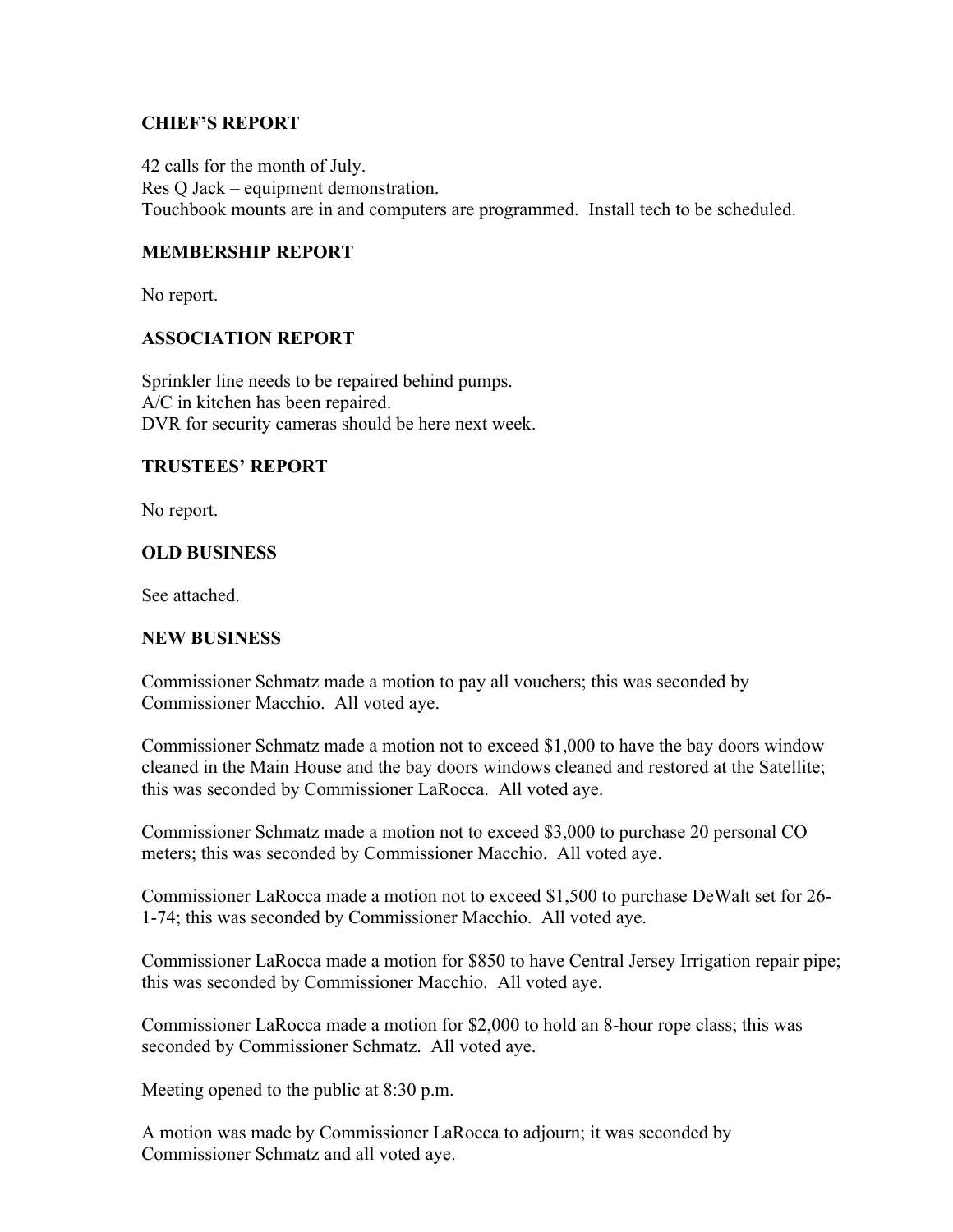Meeting adjourned at 8:32 p.m.

Respectfully submitted, George Schmatz, Treasurer